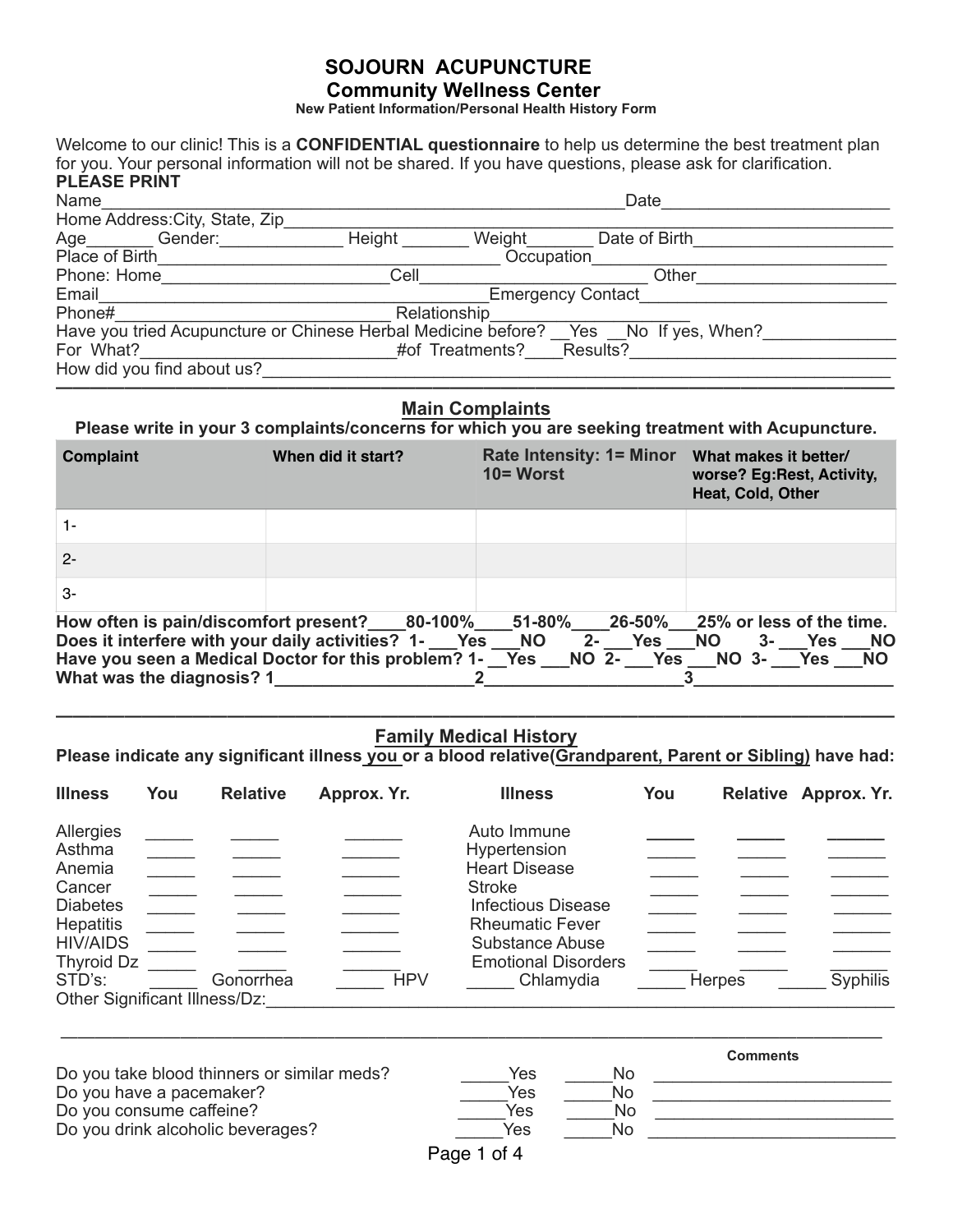| Do you use tobacco?<br>Do you eat regular meals daily?<br>Have you done regular exercises in the last 3 months? ___ Yes __<br>Have you had any surgery in the last 12 months? The Yes                                                                                                                                                                                                              |                                                                         |                                                                                                        | Yes<br>Yes | No.<br><b>No</b><br>No<br>No.                                                              |            | <u> 1989 - Johann John Stone, market francuski filozof (</u>                                     | <u> 1989 - Johann Harrison, fransk politiker (d. 1989)</u><br><u> 2000 - John Stone, amerikansk politiker (d. 1980)</u><br><u> 2002 - Johann Stoff, amerikansk politiker (d. 1982)</u> |
|----------------------------------------------------------------------------------------------------------------------------------------------------------------------------------------------------------------------------------------------------------------------------------------------------------------------------------------------------------------------------------------------------|-------------------------------------------------------------------------|--------------------------------------------------------------------------------------------------------|------------|--------------------------------------------------------------------------------------------|------------|--------------------------------------------------------------------------------------------------|----------------------------------------------------------------------------------------------------------------------------------------------------------------------------------------|
| How would you rate your average daily diet? _____ Great _____ Good _____Needs improvement _____Poor                                                                                                                                                                                                                                                                                                |                                                                         |                                                                                                        |            |                                                                                            |            |                                                                                                  |                                                                                                                                                                                        |
| List any medications & supplements you are currently taking: (If more, ask desk for blank form)                                                                                                                                                                                                                                                                                                    |                                                                         |                                                                                                        |            |                                                                                            |            |                                                                                                  |                                                                                                                                                                                        |
| <b>Medication</b>                                                                                                                                                                                                                                                                                                                                                                                  | <b>Dosage</b>                                                           | <b>Purpose</b>                                                                                         |            |                                                                                            | Date Began |                                                                                                  | Date Last Seen by M.D.                                                                                                                                                                 |
|                                                                                                                                                                                                                                                                                                                                                                                                    |                                                                         |                                                                                                        |            |                                                                                            |            |                                                                                                  |                                                                                                                                                                                        |
|                                                                                                                                                                                                                                                                                                                                                                                                    |                                                                         | <b>GYN History</b>                                                                                     |            |                                                                                            |            |                                                                                                  |                                                                                                                                                                                        |
| Age of 1st Period______ Are you pregnant? ___Yes ___No___Unsure #Pregnancies/Live Births_____/_____<br>#Abortions/Miscarriages / Commof Birth Control Control Control Control Control Control Length Used? Control Length Used? Control Length Used? Control<br>Age at Last Period(Menopause) Age Changes Began<br>Date of Last: GYN Exam Pap Smear Mammogram Mammogram Bone Density Scan Results: |                                                                         |                                                                                                        |            |                                                                                            |            |                                                                                                  |                                                                                                                                                                                        |
| <b>Menses:</b><br>Length of Cycle_______________# Days of flow_______Color of flow_________Clots? __Yes __ No<br>Average # of (pads/tampons) used per day: 1st day____ 2nd day____ 3rd day____ 4th day____ 5th day____                                                                                                                                                                             |                                                                         |                                                                                                        |            |                                                                                            |            |                                                                                                  |                                                                                                                                                                                        |
| Nature of the pain: (Indicate if before, during or after menses)<br>Pain Before During After Pain Before During After<br>Cramping<br>Burning<br><b>Dull Ache</b><br>Sharp<br>Spasms                                                                                                                                                                                                                | ____                                                                    | Throbbing<br>Radiating<br>Twisting<br>Gnawing                                                          | Stabbing   |                                                                                            |            |                                                                                                  |                                                                                                                                                                                        |
| Other Symptoms Related to Menses: (Check if applicable)<br>Anger<br><b>Mood Swings</b><br>Headaches<br>Fatigue<br>Have you been diagnosed with:<br>Fibroids<br><b>PCOS</b>                                                                                                                                                                                                                         | Constipation<br>Diarrhea<br>Nausea<br>Acne<br><b>PID</b><br>Infertility | Insomnia<br>Cravings<br>Appetite+/-<br>Wt Gain<br><b>Fibrocystic Breasts</b><br><b>Other Community</b> |            | <b>Hot Flashes</b><br><b>Night Sweats</b><br>Libido+/-<br>Vaginal Dryness<br>Endometriosis |            | <b>Swollen/Tender Breasts</b><br><b>Midcycle Spotting</b><br>Yeast Infections<br><b>Bloating</b> | <b>Covarian Cysts</b>                                                                                                                                                                  |
| Date of Last Prostate Exam<br>Lab Results                                                                                                                                                                                                                                                                                                                                                          |                                                                         | <b>For Men</b><br><b>PSA Results</b>                                                                   |            |                                                                                            |            | <u> 1980 - Jan James James, margolar fizikar (h. 1980).</u>                                      |                                                                                                                                                                                        |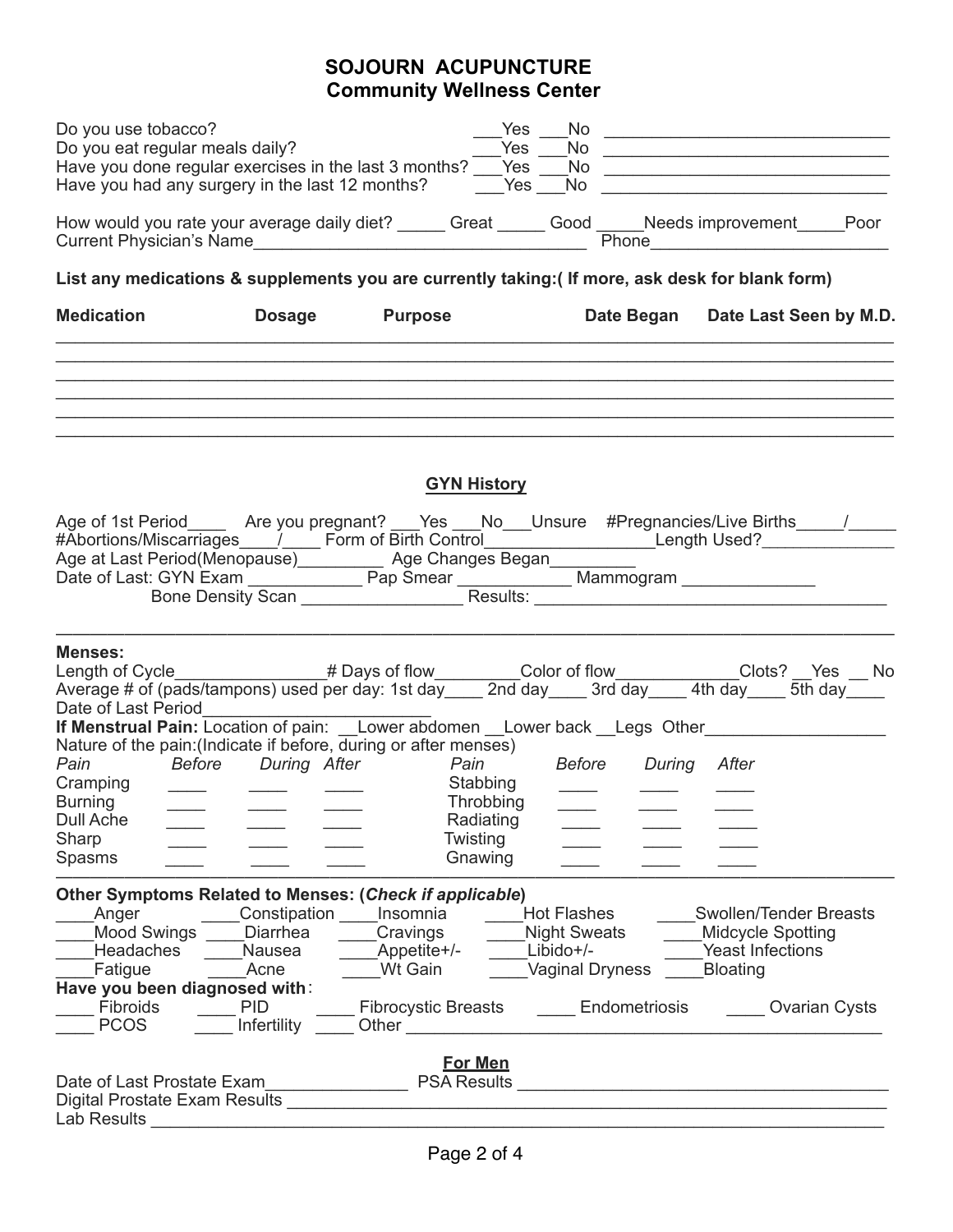### **Symptom Survey: For Male and Female**

Please check next to any condition you have experienced in the last **THREE months**: Leave Blank=Never Experience; **Check Mark (✓)** =sometimes experience; **Plus sign(+)**= frequent experience; **Circle options** 

\_\_\_Sudden Energy Loss \_\_\_Arthritis \_\_\_Cold Hands/Feet

Staying **HEAD/EENT** Other: Returning **Executive Executive Contract Contract Presenting** Headaches

\_\_\_Catch Colds Easily \_\_\_Cataracts \_\_\_Increased/Decreased Lintolerance To Weather Change Latting Eye Strain/Pain Loss of Appetite Loss of Appetite external EZ or Excessively **the Crave of Crave** in Sweets Salt<br>
Earaches/Pain **Crave** : Spicy Bitter Sour Non-Healing Sores **Ear Ringing** Litching **Contract Constructs** Digestion:<br>
Digestion:<br>
Pressure or Congestion **Digestion**<br>
Abdominal Pain/Cramps Psoriasis or Eczema **business** — Hearing Loss **Example 2** Nausea ersion and the control of the control of the control of the control of the control of the control of the control of Nasal Conqestion and the control of Bad Breath Dandruff and Denmark Massachusetts and the conquestion and \_\_\_Dandruff \_\_\_Nasal Congestion \_\_\_Bad Breath \_\_\_Recent Moles \_\_\_Decreased Sense Of Smell \_\_\_Indigestion \_\_\_Texture Changes \_\_\_Difficulty Swallowing \_\_\_Heaviness or Fullness

Other:

### *GENERAL MUSCULO-SKELETAL \_\_\_*Teeth Grinding

Fatigue **Example 2** Transformation of the Uavernorm Sore Lips/Tongue and Sore Lips/Tongue \_\_\_Restlessness \_\_\_Neck Pain \_\_\_Facial Pain \_\_Hyperactive \_\_\_\_\_\_\_\_\_\_\_\_\_\_\_\_\_\_\_Shoulder Pain \_\_\_\_\_\_\_\_\_\_\_\_\_\_\_\_\_\_\_\_\_Dental Problems \_\_\_Heavy Limbs \_\_\_Arm Pain \_\_\_Jaw Clicking \_\_\_Hand/Wrist Pain Cher: Thirst+/- Pref Temp Back Pain: Up - Mid - Low \_\_\_Cravings \_\_\_Hip Pain **CARDIOVASCULAR** Weight Gain/Loss Thigh Pain **Thigh Pain** Thigh Cholesterol \_\_\_Appetite + / - \_\_\_Knee Pain \_\_\_Chest Pain \_\_\_Sweat Easily \_\_\_Lower Leg Pain \_\_\_Chest Pressure/Tightness Tremors **Example 20** Ankle Pain **Example 20 Ankle Pain** Palpitations Letter Alexander Chain and Turking and Turking and Turking and Turking and Turkingular Heartbeat \_\_\_Night Sweats \_\_\_Walking Problems \_\_\_Dizziness \_\_\_Fever \_\_\_Joint Pain\_\_\_\_\_\_\_\_\_\_\_\_\_ \_\_\_Blood Pressure: High/Low \_\_\_Chills \_\_\_Stiffness/Swelling\_\_\_\_\_\_\_ \_\_\_Fainting Poor Balance **Example 20** Scoliosis **Scoliosis Example 20 Swollen Hands/Feet Muscle Twitches or Spasms Blood Clots** Sleep Difficulty: **Sleep Difficulty: Cinemagned Company Company Company Company Company Company Company Company Company Company Company Company Company Company Company Company Company Co** 

\_\_\_Waking \_\_\_Migraines **RESPIRATORY**  Lightheaded **Example 2 Pain/Difficulty Breathing** \_\_\_Nightmares \_\_\_Dizziness \_\_\_ Shortness of Breath Excessive **Excessive** Excessive **Excessive** Excessive **Excessive Excessive Excessive Excessive Excessive Excessive Excessive Excessive Excessive Excessive Excessive Excessive Excessive Excessive** Difficulty Making Decisions<br>Concussion History \_\_\_Naps \_\_\_Concussion History \_\_\_Coughing Phlegm/Blood Other: Deternal Controller Controller Controller Controller Controller Controller Controller Controller Controller<br>
Veternal Controller Controller Controller Controller Controller Controller Controller Controller Controlle Watery or Teary **SKIN and HAIR**<br>
Tend to be Hot - Cold<br>
Telurry Vision<br>
Blurry Vision Tend to be Hot - Cold **Cold** Blurry Vision **GASTROINTESTINAL**<br>
Intolerance To Cold **Cold** Night/Color Blindness **GASTROINTESTINAL**  $\overline{\phantom{a}}$ Night/Color Blindness Pressure or Congestion<br>Hearing Loss Nose Bleeds<br>
Decreased Sense Of Smell<br>
Decreased Sense Of Smell \_\_\_Soft Or Brittle Nails \_\_\_Sore Throats \_\_\_Acid Reflux

- 
- 
- 
- 
- -

- 
- 
- 
- -
- 
- 
- 
- 
- 
- 
- 
- **Ealling Example 2 Contract 2 Contract 2 Contract 2 Contract 2 Contract 2 Contract 2 Contract 2 Contract 2 Contract 2 Contract 2 Contract 2 Contract 2 Contract 2 Contract 2 Contract 2 Cont** 
	-

- 
- 
- 
- 
- 
- 
- 

- 
- 
- 
- 
- Spicy Bitter Sour

- 
- 
- 
- 
- 
- 
- 
- 
-